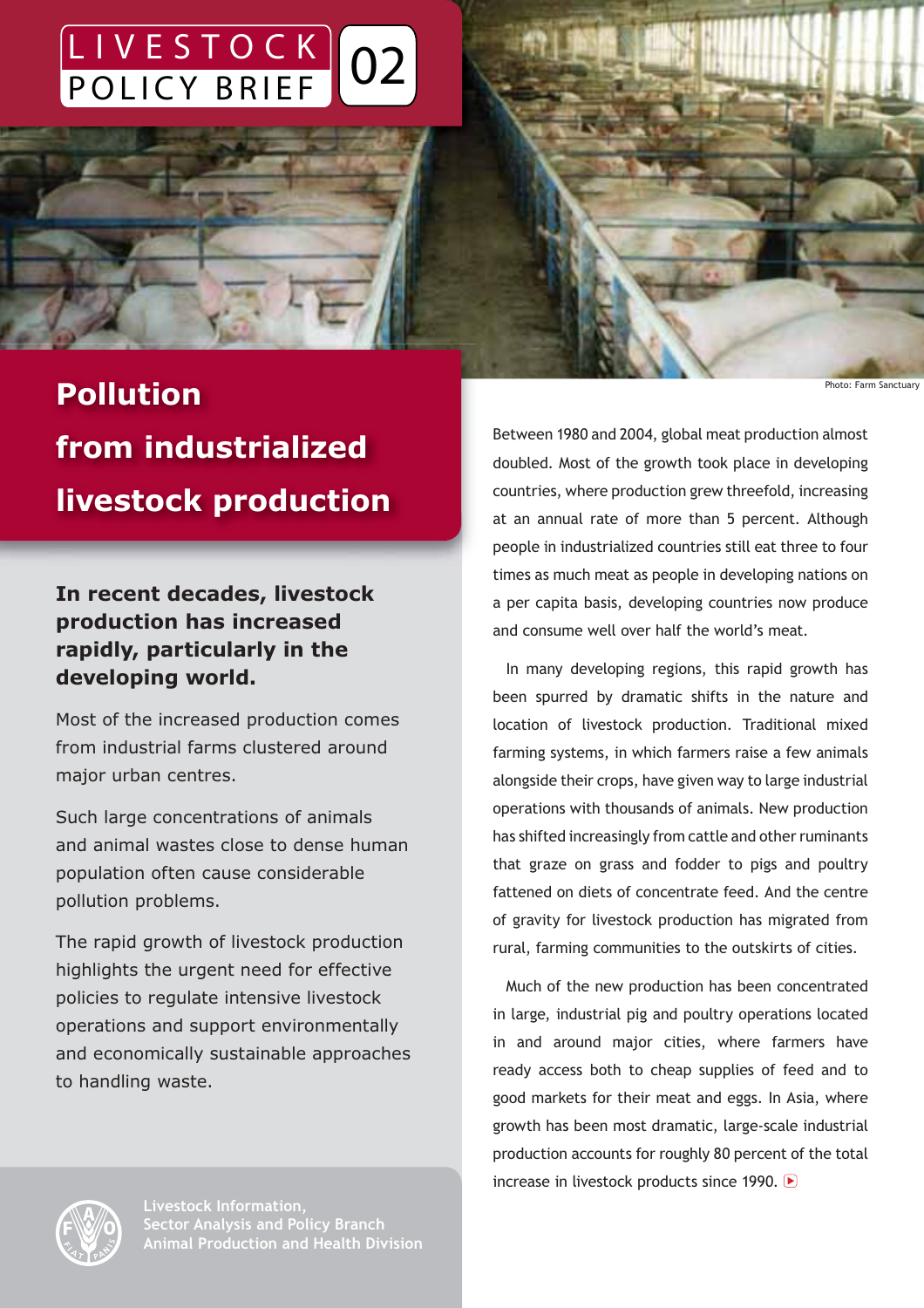#### **Industrial production and pollution**

Concentrated, large-scale livestock production often creates concentrated, large-scale environmental problems. Large industrial farms bring in massive quantities of nutrients in the form of concentrate feed. And they produce far more waste than can be recycled as fertilizer and absorbed on nearby land. When intensive livestock operations are crowded together, pollution can threaten the quality of the soil, water, air, biodiversity and ultimately public health. Pollution damage is especially harmful when large numbers of animals are concentrated in sensitive areas around cities or close to water resources. Effluents are commonly discharged into the environment or stored in vast "lagoons", from which waste may spill or leak into nearby streams and groundwater supplies. Noxious gases escape into the atmosphere, subjecting downwind neighbours to sickening odours and contributing to atmospheric aerosol formation, build-up of greenhouse gases and acid rain.

Much of the increased risk of pollution is caused by rupturing the traditional "short cycle" between livestock production and crop production. In less intensive, mixed farming systems, animal wastes are recycled as fertilizer by farmers who have direct knowledge and control of their value and environmental impact. Industrial production leads to a longer cycle, in which large quantities of wastes accumulate far from croplands where they could be safely and productively recycled. So even though intensive systems tend to make more efficient use of resources (see graph), with lower levels of water use, nutrient excretion and gas emissions per kilogram of meat or milk produced, they often generate more pollution than less intensive farms where manure is better managed.

Dense concentrations of industrial livestock production



create regions with vast quantities of excess manure. The Netherlands, with the highest intensity of livestock production in the world, produces 15 million more tons of manure than can be safely applied to the land. Although much lower on a national scale, concentration of pig and poultry production in parts of China and Brazil is approaching and surpassing levels found in Europe and North America. So, too, are the threats to the water, soil and air from concentrations of animal wastes.

Major forms of pollution associated with manure management in intensive livestock production include:

- **Eutrophication of surface water**, as nitrogen, phosphorus and other nutrients are discharged or run off into streams, damaging wetlands and fragile coastal ecosystems, and fueling algae "blooms" that use up oxygen in the water, killing fish and other aquatic life. Livestock production has been identified as the major source of land-based nutrient pollution that has caused massive algae blooms in the South China Sea, including one in 1998 that killed more than 80 percent of the fish in 100 square kilometres along the coast of Hong Kong and southern China (*see box, pages 4-5*).
- **Leaching of nitrates and pathogens** into groundwater, threatening drinking water supplies. A 1998 study of 1 600 wells located near factory farms in the United States, for example, found that 34 percent of the wells had been contaminated by nitrates, with 10 percent registering nitrate levels above the drinking water standard.
- **Buildups of excess nutrients and heavy metal in the soil**, damaging soil fertility and shrinking arable land resources already strained by population growth, rising demand for food and conversion to other uses. In several Asian countries, fully one quarter of the total crop area suffers from significant nutrient overloads. Almost half the excess phosphorous supply comes from livestock.
- **Contamination of soil and water resources** with pathogens. This can be another common result of breaking the "short cycle" for nutrient recycling. When wastes are discharged into the environment or transported from industrial livestock operations for use on specialized crop farms, distance often erodes farmers' ability and incentive to manage risks from bacteria, heavy metals or drug residues.
- **Release of ammonia, methane and other gases** into the air. Ammonia emissions contribute to acid rain and nitrogen deposition that damage crops and natural ecosystems, as well as to aerosol formation, which can cause health hazards. Livestock and manure management are also major contributors to greenhouse gas releases. Emissions of methane from ruminants digesting fibrous feeds and from manure storage facilities add up to nearly 90 million tons per year, accounting for about 16 percent of global annual production. Manure also produces nearly seven percent of total global emissions of nitrous oxide, which ranks among the most damaging greenhouse gas of all with an impact 296 times greater than carbon dioxide (*graph 2*).
- **Destruction of fragile ecosystems** such as wetlands, mangrove swamps and coral reefs – irreplaceable reservoirs of biodiversity that are the last refuge of many endangered species. Threatened coastal areas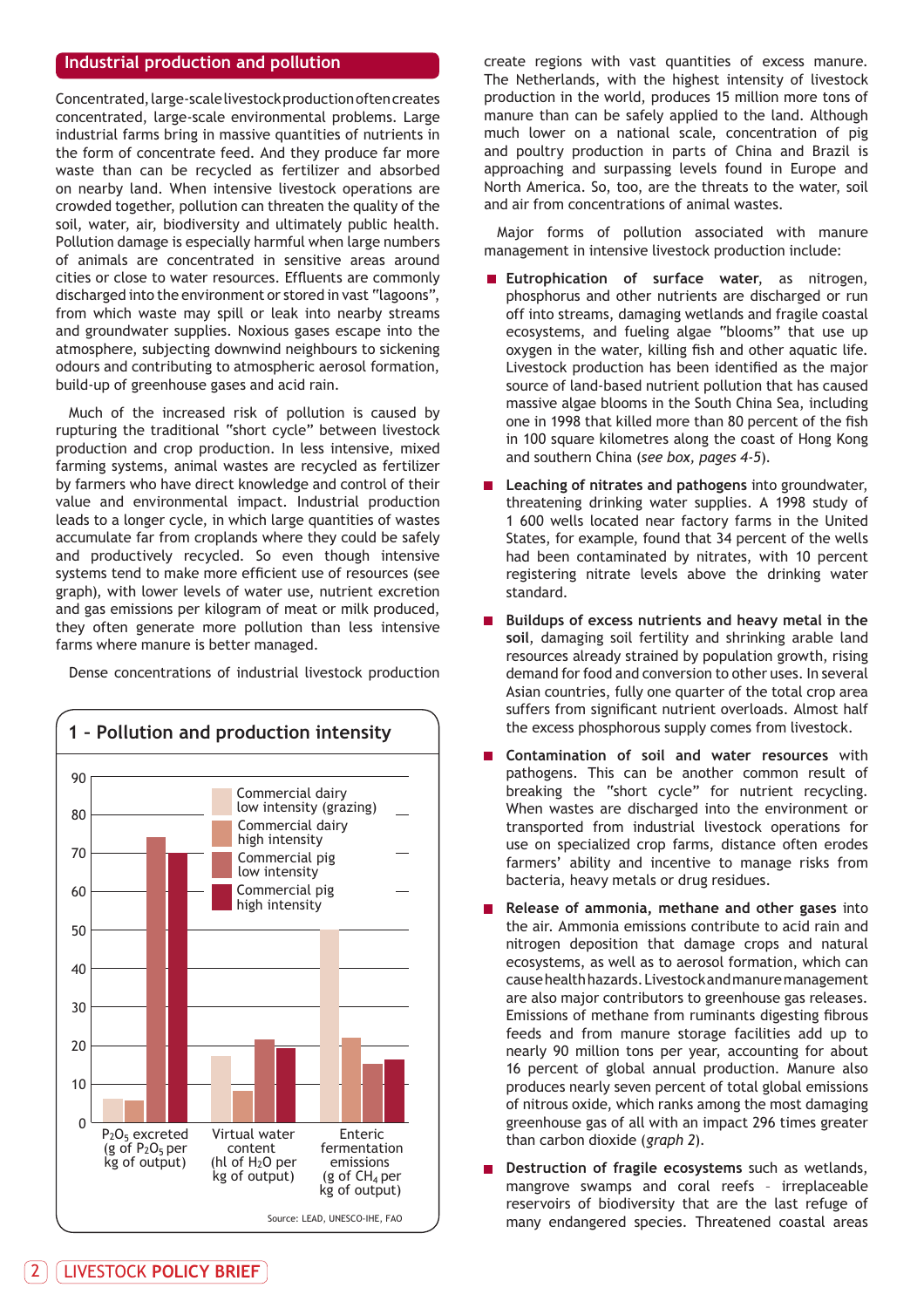of the South China Sea, for example, have provided the habitat for 45 of the world's 51 mangrove species, almost all of the known coral species and 20 of 50 known sea grasses.

#### **An agenda for policy action**

Proven policies and technologies exist that could manage and reduce the environmental damage caused by industrial livestock production.

Zoning regulations and taxes can be used, for example, to discourage large concentrations of intensive production close to cities and far from cropland where nutrients could be recycled. And taxes, certification programmes and other policy instruments can be used to support best practices in livestock production. Building barns and manure storage facilities to meet rigorous siting and construction standards can reduce effluent discharges. Use of quality feed and careful monitoring of nutrient inputs and outputs can help minimize releases of nitrates, phosphates and





**3 – Ammonia emissions from livestock production 1997/99 – 2030**

heavy metals. Recycling manure and compost can provide livestock producers with an outlet for their waste and farmers with an inexpensive supply of organic fertilizer. Biogas generators can improve manure management while providing a valuable source of renewable energy.

But few countries have established policy frameworks that encourage farmers to adopt and invest in these technologies. Quite the contrary. In many countries, outdated and misguided policies actively promote environmentally unsustainable livestock production. Many developing countries, for example, provide subsidies for high-energy feed concentrates, chemical fertilizers, energy and credit. Although they do not directly target industrial systems, such subsidies tend to be of greater benefit to large, intensive operations. In parallel, failure to address environmental externalities effectively subsidizes cheap supplies of animal products at the expense of environmental sustainability, benefiting industrial systems. Although many countries have legislation on the books that might compel industrial producers to dispose of wastes responsibly or pay the price, these regulations tend to be weak and poorly enforced.

Correcting this situation requires changing policies and adjusting incentives at both the national and local levels. It also requires collaboration and cooperation between many different disciplines and government ministries, including those responsible not only for agriculture and the environment but also for economic development and public health.

In many developing countries, industrial and intensive mixed farming systems have enjoyed a competitive advantage. Policy distortions and the lack or poor enforcement of regulations have allowed them to avoid paying the costs of managing and disposing of manure and other pollutants. Taxes can be used to correct prices for uncharged environmental costs and encourage efficient use of resources. Taxation can also encourage recycling of nutrients by making manure more attractive as fertilizer, both to the livestock producers who must manage and store it and to the crop farmers who apply it to their fields.

Taxation and subsidies are typically matters of national policy. So is allocation of resources to develop infrastructure that has a major impact on the location and viability of livestock operations. Poor roads, high transportation costs and inadequate electrical and communication networks in rural areas encourage concentration of industrial livestock farms in urban areas. Investing in rural infrastructure can even the scales by providing outlets for livestock production and other rural industries.

National environmental legislation and regulations can also play an important part in setting standards for effluent discharges and emissions and can provide a framework for negotiation and enforcement of provincial and local codes of conduct. But they cannot effectively reflect either the diversity of farming systems or the input of farmers and other stakeholders in different areas. National policies must be supplemented by regulations, awareness raising and extension service activities at the provincial and municipal level that address local farming systems and environmental conditions. Farmers themselves must also be actively engaged in shaping and implementing policies. If farmers are responsible for animal husbandry practices *Continued on page 6 >>*

LIVESTOCK **POLICY BRIEF** 3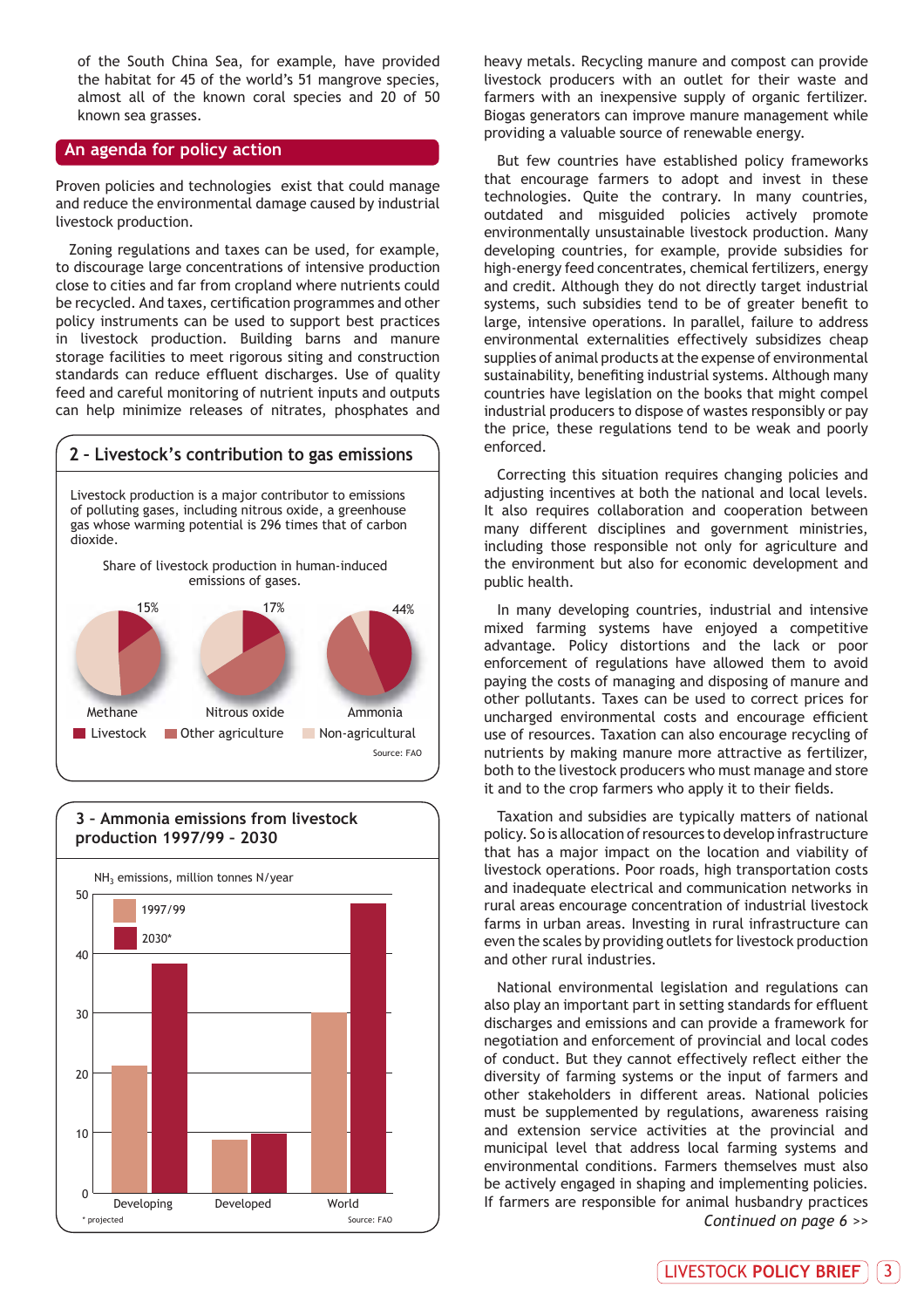

## **Asian boom in livestock production threatens fragile South China Sea,** fuels drive for comprehensive regional, national and local policy response

Nowhere have the rapid growth of livestock production and its impact on the environment been more evident than in parts of Asia. During the decade of the 1990s alone, production of pigs and poultry almost doubled in China, Thailand and Viet Nam (*graph 4*). By the year 2001, these three countries alone accounted for more than half the pigs and one-third of the chickens in the entire world.

Not surprisingly, these same countries have also experienced rapid increases in pollution associated with concentrations of intensive livestock production. Pig and poultry operations concentrated in coastal areas of China, Viet Nam and Thailand are emerging as the major source of nutrient pollution of the South China Sea (*graph 5*). Along much of the densely populated coast, the pig density exceeds 100 animals per square kilometre and agricultural lands are overloaded with huge nutrient surpluses (*see maps, next page*). Run-off



**4 – Pork and chicken production,**

is severely degrading seawater and sediment quality in one of the world's most biologically diverse shallowwater marine areas, causing "red tides" and threatening fragile coastal, marine habitats including mangroves, coral reefs and sea grasses.

The related booms in production and pollution have kindled plans for one of the most comprehensive efforts to forge an effective policy response – the Livestock Waste Management in East Asia Project (LWMEAP) which has been prepared with the governments of China, Thailand and Viet Nam by FAO and the interinstitutional Livestock, Environment and Development Initiative (LEAD - www.lead.virtualcentre.org), under a grant from Global Environment Facility. The project will address environmental threats by developing policies to balance the location of livestock production operations with land resources and to encourage the use of manure and other nutrients by crop farmers.

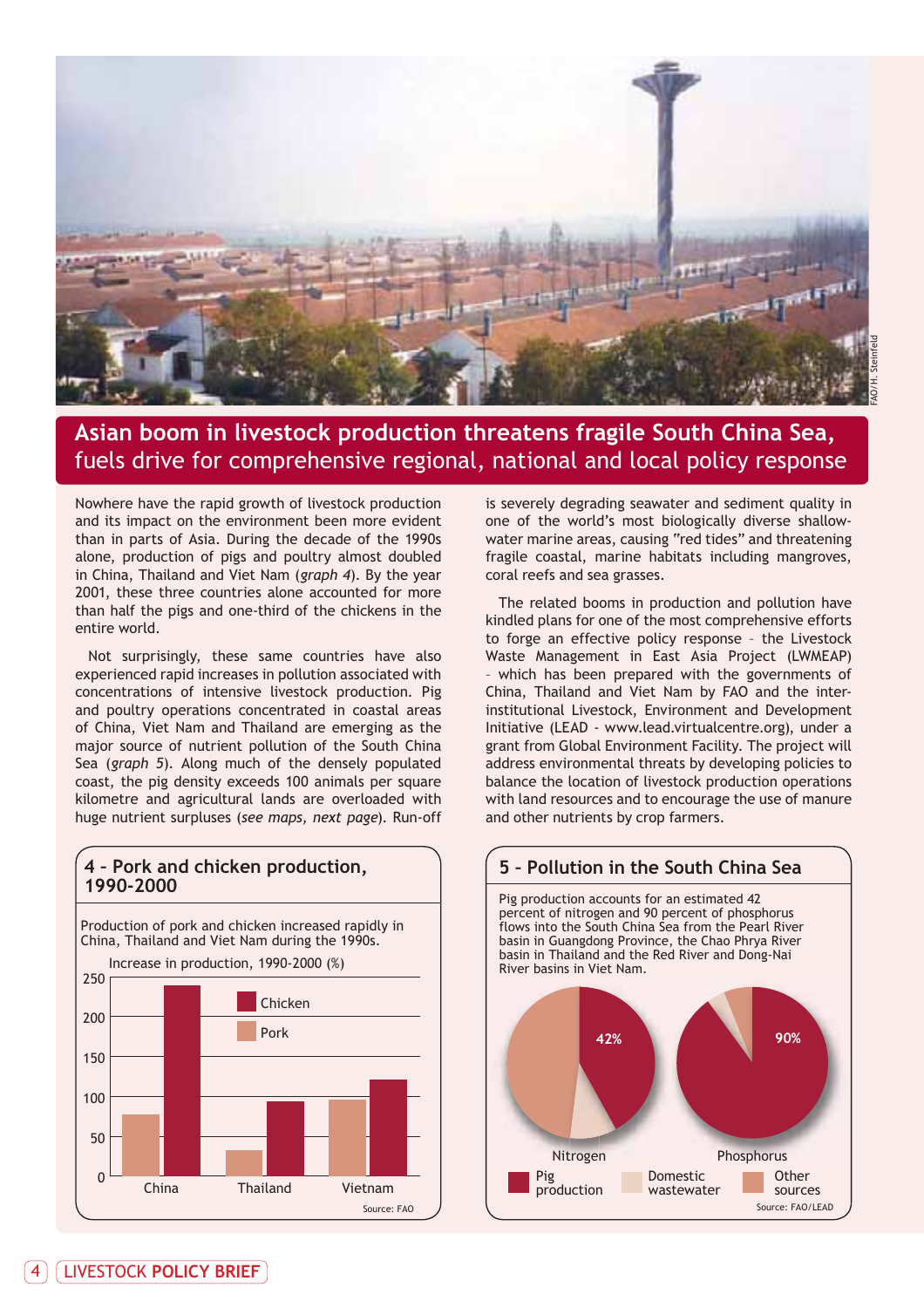

Pollutants from all three countries threaten the South China Sea. But the nature of livestock operations differs markedly among the countries. In Thailand, three quarters of pigs are now produced on large, industrial farms with more than 500 animals. In Viet Nam, on the other hand, very small producers with just three or four pigs account for 95 percent of production. While half of the pigs in Guangdong are still produced in operations with fewer than 100 animals, large-scale industrial operations are growing rapidly, Almost one quarter of the pigs in Guangdong are produced on farms with more than 3000 animals (*graph 7*).

The LWMEAP project outlines policies at both the national and local levels. At the national level, the project stresses the need for inter-agency cooperation to develop effective and realistic regulations on environmental protection and discharge standards and to undertake spatial planning for the location of future livestock development to create the conditions for better



in Asia (1998-2000)



recycling of effluents. As a key tool for shaping and implementing policy at the local level, LWMEAP provides detailed templates for three different Codes of Conduct. Each of the proposed Codes has been tailored to address specific farming practices and environmental challenges that are representative of most pig production in the region.

All three templates emphasize the need for nutrient management plans and for manure storage facilities and disposal practices that minimize runoff and maximize recycling of available nutrients. But the template for some medium to large farms spells out special requirements for nutrient management plans and manure handling where livestock wastes are used in fish farming. And the template for small farms stresses the importance of technical assistance to help farmers organize waste management groups and prepare nutrient management plans and to ensure that they have access to functional biogas digesters in their villages.

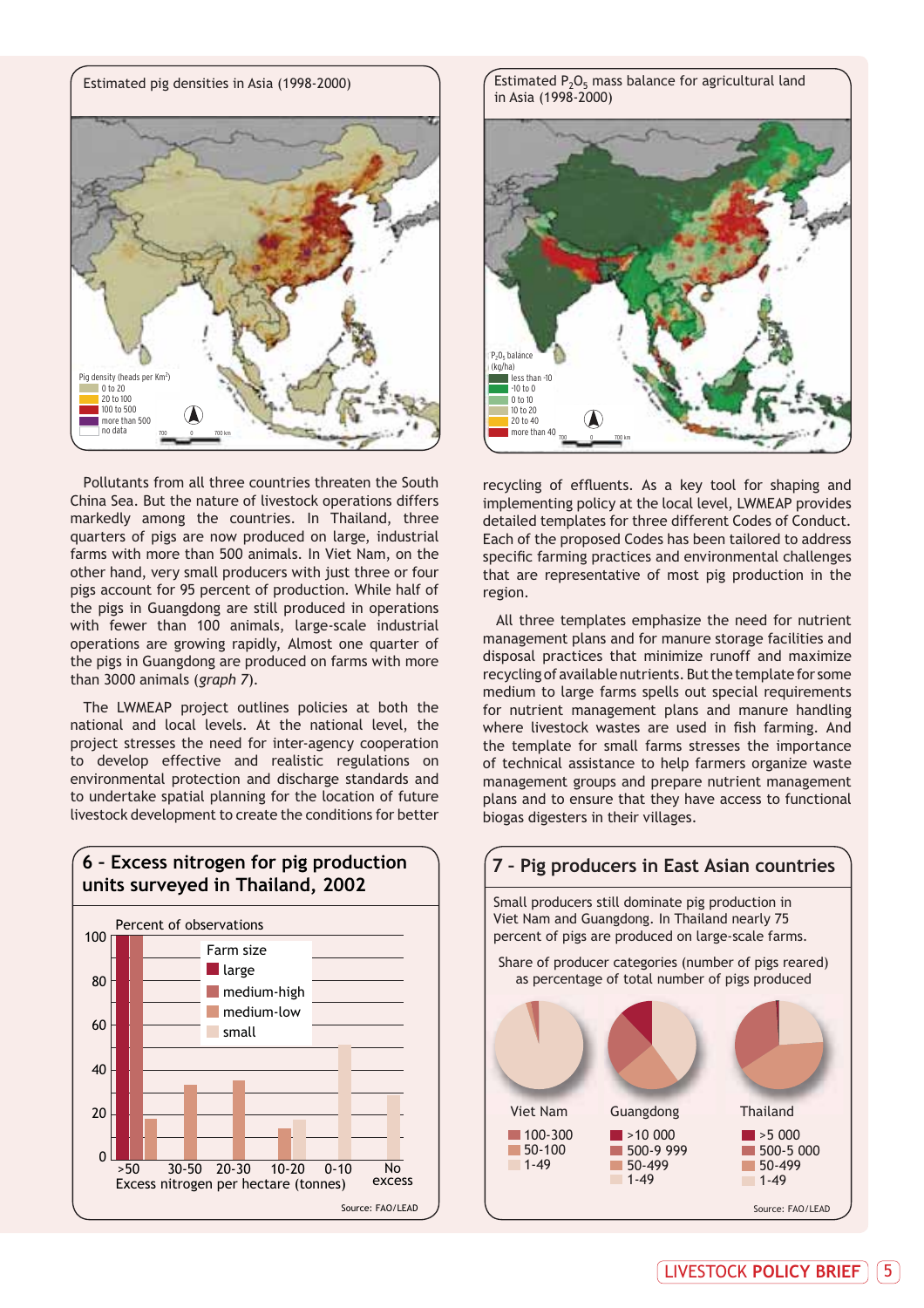#### *>> Continued from page 3*

that are causing pollution, they are also the only ones who can change those practices and rectify the situation.

Livestock producers can be encouraged to set up shop further from cities and closer to croplands, for example, through a combination of local, provincial and national zoning and land use regulations, reinforced by taxes, incentives and infrastructure development. Suitable zones for livestock development can be identified by analysing possible impact on economic development, social equity, environmental quality and public health. Infrastructure development, such as improving roads and constructing a public slaughterhouse, will make these zones attractive to livestock producers. So will zoning regulations and taxes that discourage production in urban areas where it is more likely to cause severe pollution problems. Zoning and spatial planning of livestock production are powerful measures for controlling land/livestockand nutrient balances. In Thailand, for example, high taxes were levied on poultry production within a 100 kilometre radius of Bangkok. Chicken farmers outside that zone enjoyed taxfree status. Within less than a decade, the concentration of poultry production on the outskirts of Bangkok dropped significantly (*graph 8*).

Lessons drawn from international experience suggest that adoption of environmentally sound practices depends both on incentives, in the form of financial assistance and training, and on binding standards, enforcement and sanctions. In successful programmes, incentives for investing in technology to reduce pollution on existing farms frequently range as high as 75 percent of the cost. New and expanding operations, on the other hand, can be expected to factor the cost of environmental controls into the overall costs of doing business. Incentives are not applied to them. Certification programmes can also be used to encourage improved husbandry practices. Farmers can be rewarded, for example, by offering price premiums or market access privileges for produce certified as coming from code-compliant farms. Farmers may also require extension training and assistance to select and implement environmentally sound best management practices.

The authorities can also encourage livestock producers to adopt environmentally sound practices by putting



forward environmental standards and prescribing ways to meet these standards. Binding standards must be enforced. When they are violated, the authorities must consult with livestock producers to ensure compliance and punish repeated violations by imposing fines or banning activities.

The transfer of manure from intensive livestock production to potential users such as crop farmers of fish producers raises a number of issues associated with monitoring manure quality, including nutrient, water, heavy metal, drug residues and pathogen content. Manure is often transferred directly from producers to users, but middle men and processors can also be involved. Governments have a role to play in providing guidelines for marketing of manure and manure products, in defining quality standards and regulations and in assigning responsibility for monitoring and certification. Subsidies to manure processing and use can also be considered.

Meeting environmental standards implies a certain cost to the livestock sector. The OECD has estimated that the costs of enivronmental regulation range from 4 to 7 percent of overall production costs.

The costs of meeting environmental standards vary depending on the choice of policy instruments and techniques. Cost efficient measures include improved feed efficiency and increased use of nutrients in livestock manure to fertilize crops. For use of manure to be both cost efficient and environmentally sound, however, it must substitute for chemical fertilizers in meeting the nutrient requirements of crops. Decreasing the volume of waste by reducing water usage can also be cost efficient, since it lowers the costs of storing and transporting waste. Investment in manure processing facilities and biogas, on the other hand, tends to be a relatively costly way to solve manure problems. The additional costs might be offset, however, by income from energy production or sale of processed fertiliser.

Policy options must therefore be evaluated based on their cost efficiency, taking into account both the enforcement costs borne by the government and the costs of compliance borne by farmers. In addition to informing the choice of policy options, this cost efficiency analysis can also support other decisions, including phasing of policy enforcement and setting levels of taxes and subsidies.

Creating a policy framework that will win widespread compliance requires a dialogue with stakeholders that will give them a clear understanding of why the policies are needed and what impact they will have on their lives. The task of establishing a code of practice or set of best management procedures can serve as an effective way to engage stakeholders in such a dialogue.

#### **Keys to best management practices**

Effective codes of conduct or best management practice must cover all aspects of farm operation, including:

**Farm siting and construction** - The environmental and public health risks of industrial feedlots and effluent lagoons can be limited by ensuring that they are not located too close to each other, to streams and aquifers and to densely populated communities. Environmental damage can be reduced further by encouraging and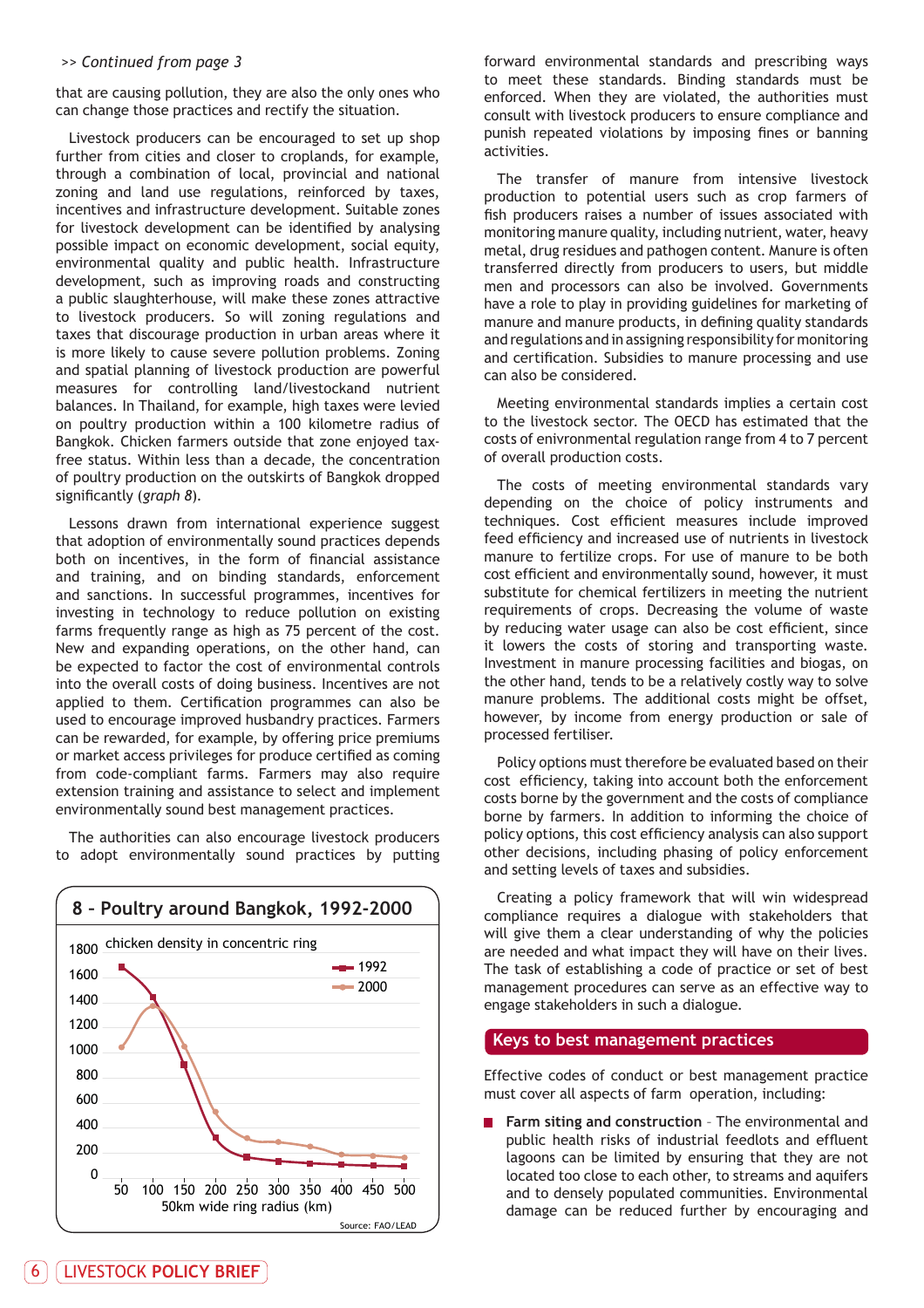enforcing standards for the design and construction of buildings and lagoons to conform with approved manure management systems.

- **Monitoring nutrient balance** Closely monitoring the amounts of nutrients that enter and leave intensive livestock operations has proven to be a key tool of policy enforcement in most areas (*see box*).
- **Manure separation and storage** Separating solid manure from liquid wastes in barns minimizes the use and contamination of water. Solid wastes can then be dried or composted to provide marketable fertilizer that is more generally accepted for use on crops than liquid effluents.
- **Effluent storage** Ponds or lagoons used to store effluents should be lined to reduce leaching and big enough to allow for manure storage at times when application on crops is not suitable, such as during the rainy season.
- **Land application with manure** In order to maximize nutrient uptake by crops and minimize the risk of runoff and water contamination, solid manure and compost should be worked into the soil before crops are planted. Use of manure should be avoided near streams and wells, as well as crops that are consumed uncooked.
- Water utilization Use of water for cleaning and cooling animals should be minimized in order to reduce the amount of contaminated water that must be treated or disposed of. As with management of nutrients, water utilization can be monitored and improved if operators maintain records of water usage.
- **Biogas disposal** As much biogas as possible should be used on the farm to generate electricity and heat or should be sold locally. Surpluses should be flared at the source but never released into the atmosphere, where methane is 21 times more reactive than carbon dioxide

as a greenhouse gas.

- **Feed practices** Providing training and incentives to use feed with only the amounts of protein, minerals, heavy metals and pharmaceutical additives essential for good animal health can improve nutrient transformation efficiency. Maintaining records of antibiotics and other additivies helps reduce use of additives that pose a threat to the environment.
- **Biosafety** Recent outbreaks of avian influenza have highlighted the risk to animals and humans of disease spreading within and between farms where large numbers of animals are confined in close quarters. Restricting visitor access to farms and barring other animals from hog production facilities can reduce the risk of disease being carried from one farm to another.

Establishing codes of conduct that address these and other environmental hazards can go a long way toward reducing the damage caused by industrial livestock operations. But only if the codes are backed up by policies and programmes to raise awareness about the environmental risks of noncompliance, to provide incentives that reward farmers who abide by the code, and to strengthen enforcement agencies with the resources to monitor compliance and penalize violations. Training must also be provided to familiarize farmers with the content of the code and the steps they will need to take to comply.

More work is also required to build awareness of the costs that pollution from livestock production inflicts on the environment and on society. Public awareness of the substantial costs for health care, water treatment, aquatic resources destroyed by contamination and unnecessary expenditures on chemical fertilizers can help justify the need for regulations and for the use of government funds to promulgate and enforce them.

### Nutrient balances – a valuable tool to control pollution

**Nutrient management plans** require farmers to maintain a balance sheet, recording all nutrients that enter the farm in the form of feed, forage, fertilizer or animals and all that leave as animals and animal products, manure and crops.

When tied together with incentives for compliance and penalties for unmanaged discharges or for exceeding nutrient disposal rates, nutrient management plans have been shown to help reduce both excess nutrients and use of water.

Not all farmers can be expected or required to maintain nutrient balance accounts on their own, however. Large farmers may have the knowledge and resources to monitor and manage nutrient flow.

But where large numbers of small farmers are engaged in livestock production, local authorities may need to encourage producers to form waste management groups and provide them with access to an extension professional with waste management training.

| Lagrosi (with aulignvier)<br>Comprehe travel (with roof)<br>т<br>Legron (the end cover)<br>(Tanzania kanki (tra mad)<br>100<br><b>Stat Teles</b><br>Coopering orthres (held sellates).<br>Three in the part in the part and a record<br>¥<br>Compositing Cush need the authorized<br>Direct as a heat their resting and more.<br>$+1$<br>Compeniing (nis road) with such cover \$<br>tions in a bear the null set and count-<br>$\overline{1}$<br>Completing (nervositing politician)<br>Direct as a fees; (he confins out strong) /<br>$\overline{a}$ | <b>Silvery</b><br>- - - | Difuse Nature                                |
|--------------------------------------------------------------------------------------------------------------------------------------------------------------------------------------------------------------------------------------------------------------------------------------------------------------------------------------------------------------------------------------------------------------------------------------------------------------------------------------------------------------------------------------------------------|-------------------------|----------------------------------------------|
| <b>Solid Manuel</b>                                                                                                                                                                                                                                                                                                                                                                                                                                                                                                                                    |                         | $\overline{B}$<br>-1                         |
|                                                                                                                                                                                                                                                                                                                                                                                                                                                                                                                                                        |                         |                                              |
| Liquid Muneet                                                                                                                                                                                                                                                                                                                                                                                                                                                                                                                                          |                         | $\overline{ }$<br>$\mathbb{R}^n$<br>7<br>888 |
|                                                                                                                                                                                                                                                                                                                                                                                                                                                                                                                                                        |                         | <b>Ended Twine</b>                           |
| <b>Lepostett ed co-et</b><br>Lagran (no solitowe)<br>÷                                                                                                                                                                                                                                                                                                                                                                                                                                                                                                 |                         | <b>HE</b>                                    |

The Nutrient Balance Calculation Program, developed by the Livestock, Environment and Development Initiative (LEAD), calculates the balance between nutrients available from manure and nutrients needed by crops. The Nuflux model can be downloaded at:

www.virtualcentre.org/en/dec/nutrientb/default.htm